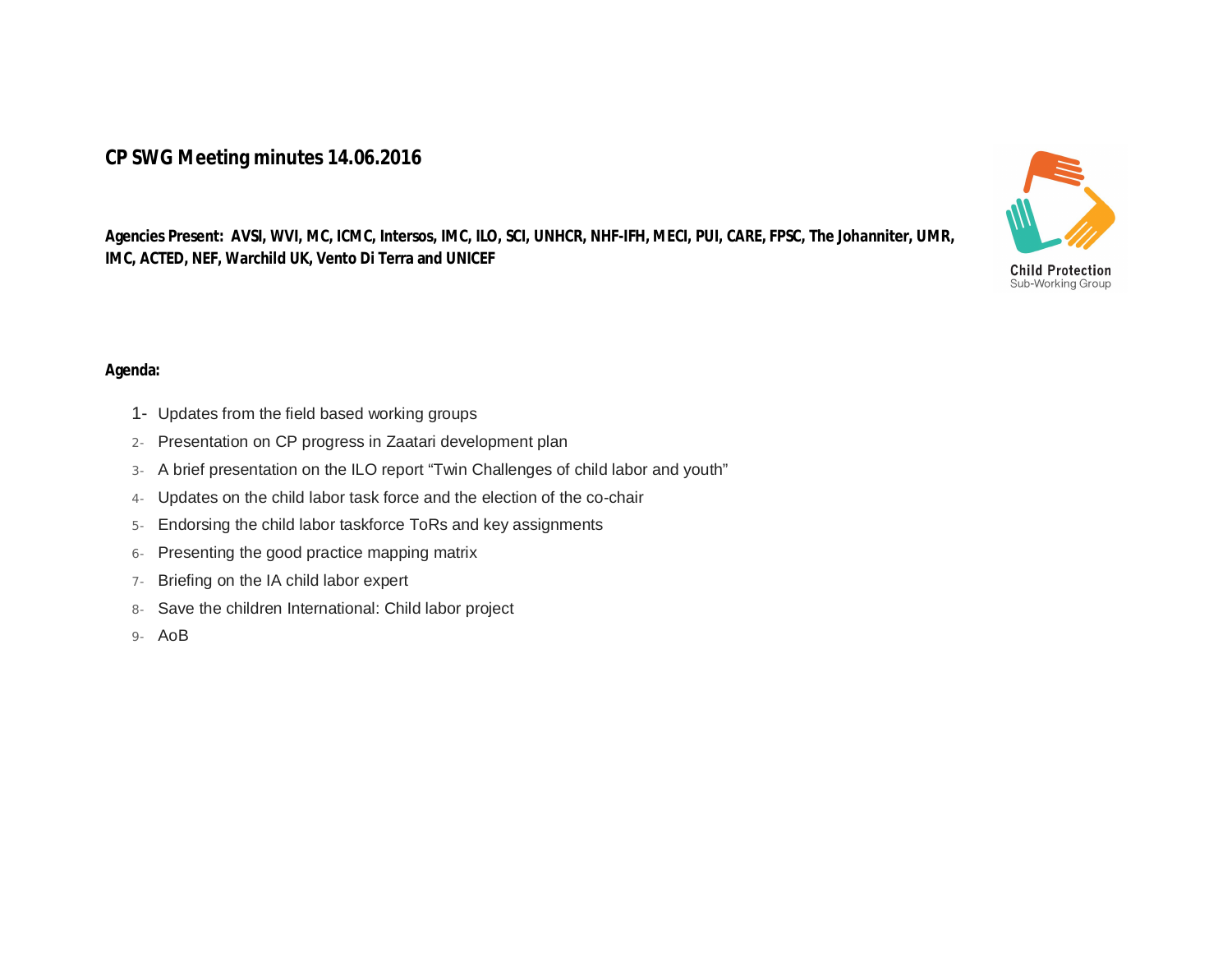| Agenda Item                  | <b>Discussion</b>                                                                                                                                                                                                                                                                                                                                                                                                                                                                                                                                                                                                                                                                                                                                                                                                                | <b>Action Point</b> | <b>Responsible Agency</b> |
|------------------------------|----------------------------------------------------------------------------------------------------------------------------------------------------------------------------------------------------------------------------------------------------------------------------------------------------------------------------------------------------------------------------------------------------------------------------------------------------------------------------------------------------------------------------------------------------------------------------------------------------------------------------------------------------------------------------------------------------------------------------------------------------------------------------------------------------------------------------------|---------------------|---------------------------|
| Updates from the field based | Azraq Camp:                                                                                                                                                                                                                                                                                                                                                                                                                                                                                                                                                                                                                                                                                                                                                                                                                      |                     |                           |
| working groups               | Azrag village 5 is currently almost full due to the new arrivals, 1700<br>have been moved to village 2, once both villages are full that means<br>that the government will reach the quota of 20000 Syrian refugees<br>to be admitted to Jordan that was agreed on in March 6th 2016.<br>Last Azraq camp coordination meeting outcomes that it was decided<br>not to open any new villages for the time being but rather focus on<br>enhancing the capacities of the current villages (village 2 and 5)<br><b>Situation at the Berm:</b><br>The total registered population at the border locations (36,554)<br>individuals/8,340 cases out of which 26,258 individuals/5,839 cases<br>are in Rukban while 10,296 individuals/ 2503 cases are in Hadalat).<br>UNHCR registration proceeds at Hadalat on a continuous basis, with |                     |                           |
|                              | new arrivals registered shortly after reaching the location. A major<br>second registration surge was scheduled to begin on the 27 May,<br>however, security conditions did not allow for this surge to proceed.<br>The total border population is estimated to be between 60,000 and<br>70,000 persons at Rukban and Hadalat, including the unregistered<br>population.<br>Service provision at the BERM is still challenging due to the security<br>situation, services are discussed at separate working<br>group/taskforces that reports directly to IATF. Organizations that are<br>currently active at the Berm and provide services are UNICEF,                                                                                                                                                                           |                     |                           |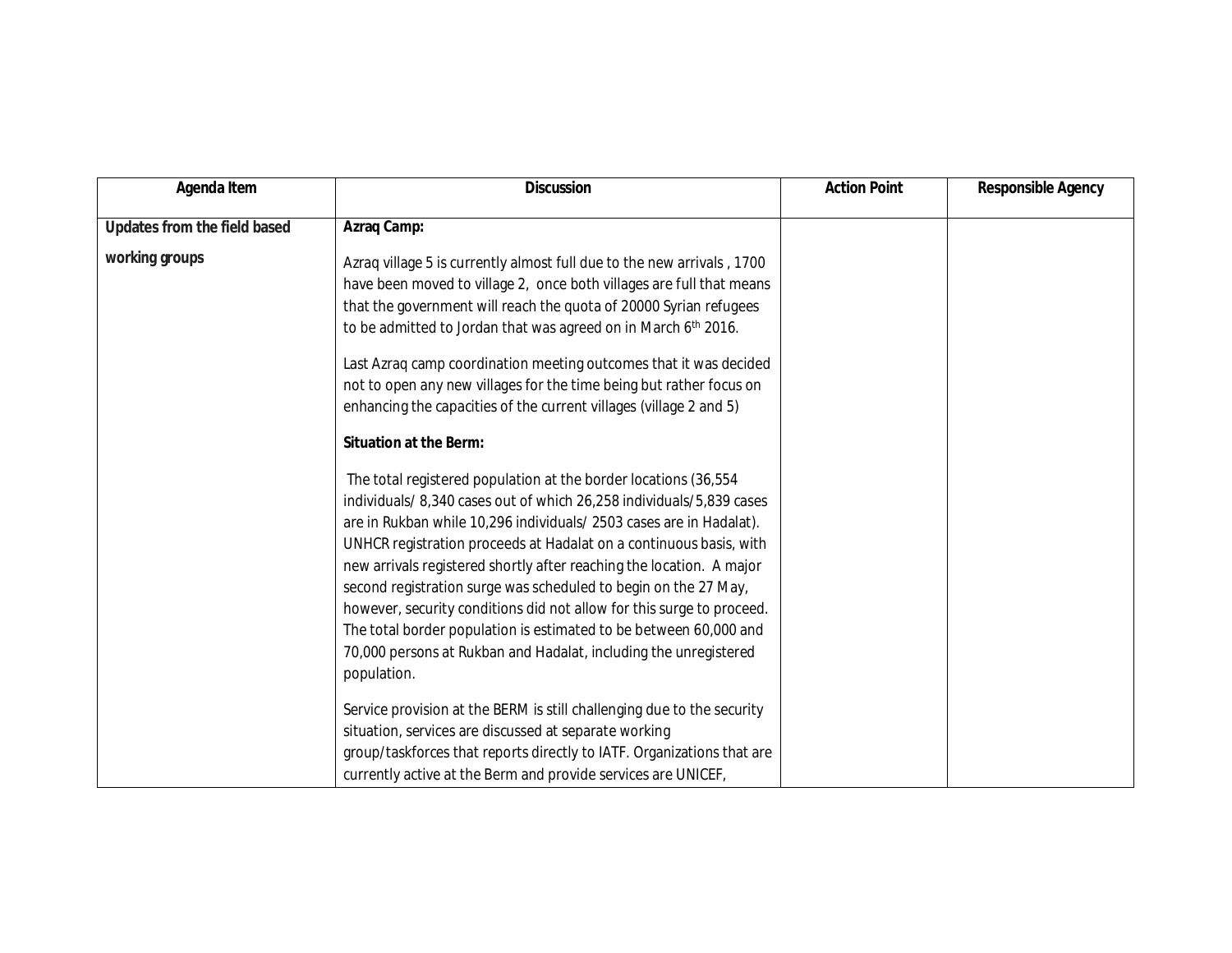|                                   | UNHCR, WFP, ICRC and MSF.                                           |                                  |                     |
|-----------------------------------|---------------------------------------------------------------------|----------------------------------|---------------------|
|                                   |                                                                     |                                  |                     |
| <b>Presentation on CP/GBV SWG</b> | CP/GBV SWG coordinator presented the Zaatari strategic              | Latest plan draft to be          | Sector Coordinators |
|                                   | development plan outcomes by the CP SWG for comments and            | circulated to members            |                     |
| progress in Zaatari Protection    |                                                                     |                                  |                     |
|                                   | endorsement by CP SWG members. Child protection related             |                                  |                     |
| development plan                  | objectives, Activities and tasks were the responsibility of the     |                                  |                     |
|                                   | CP/SWG to come finalize it on the Zaatari level as objectives were  | Members to send out              |                     |
|                                   | divided per mini groups that will feed in the overall Zaatari       | final comments to                | All members         |
|                                   | protection Working group. Coordinator explained the objectives,     | sector coordinators by           |                     |
|                                   | activities and the tasks related to members, objectives were        | Monday 20 <sup>th</sup> of June. |                     |
|                                   | endorsed by CP SWG.                                                 |                                  |                     |
|                                   |                                                                     |                                  |                     |
|                                   |                                                                     |                                  |                     |
|                                   |                                                                     |                                  |                     |
|                                   |                                                                     |                                  |                     |
|                                   |                                                                     |                                  |                     |
|                                   |                                                                     |                                  |                     |
|                                   |                                                                     |                                  |                     |
|                                   |                                                                     |                                  |                     |
|                                   |                                                                     |                                  |                     |
|                                   |                                                                     |                                  |                     |
|                                   |                                                                     |                                  |                     |
| A brief presentation on the ILO   | ILO Child labour technical advisor presented the outcomes of the    |                                  |                     |
|                                   | study that was launched in 2014 in partnership with                 |                                  |                     |
| report "Twin Challenges of child  | Understanding Children's Work (UCW) Programme to analyze            |                                  |                     |
| labor and youth"                  | data in 5 countries in the region (Lebanon, Jordan, Iraq, Yemen     |                                  |                     |
|                                   | and the Occupied Palestinian Territory), to compare data and see    |                                  |                     |
|                                   | links and patterns. The figures and data was collected before the   |                                  |                     |
|                                   | Syrian war therefor the reports does not focus on figures and       |                                  |                     |
|                                   | numbers rather it shows and identify trends and patterns            |                                  |                     |
|                                   |                                                                     |                                  |                     |
|                                   | regarding child labor and how it influencing youth employment.      |                                  |                     |
|                                   |                                                                     |                                  |                     |
|                                   | This Report examines the related issues of child labour and youth   |                                  |                     |
|                                   | marginalization in the Arab States. It focuses in particular on the |                                  |                     |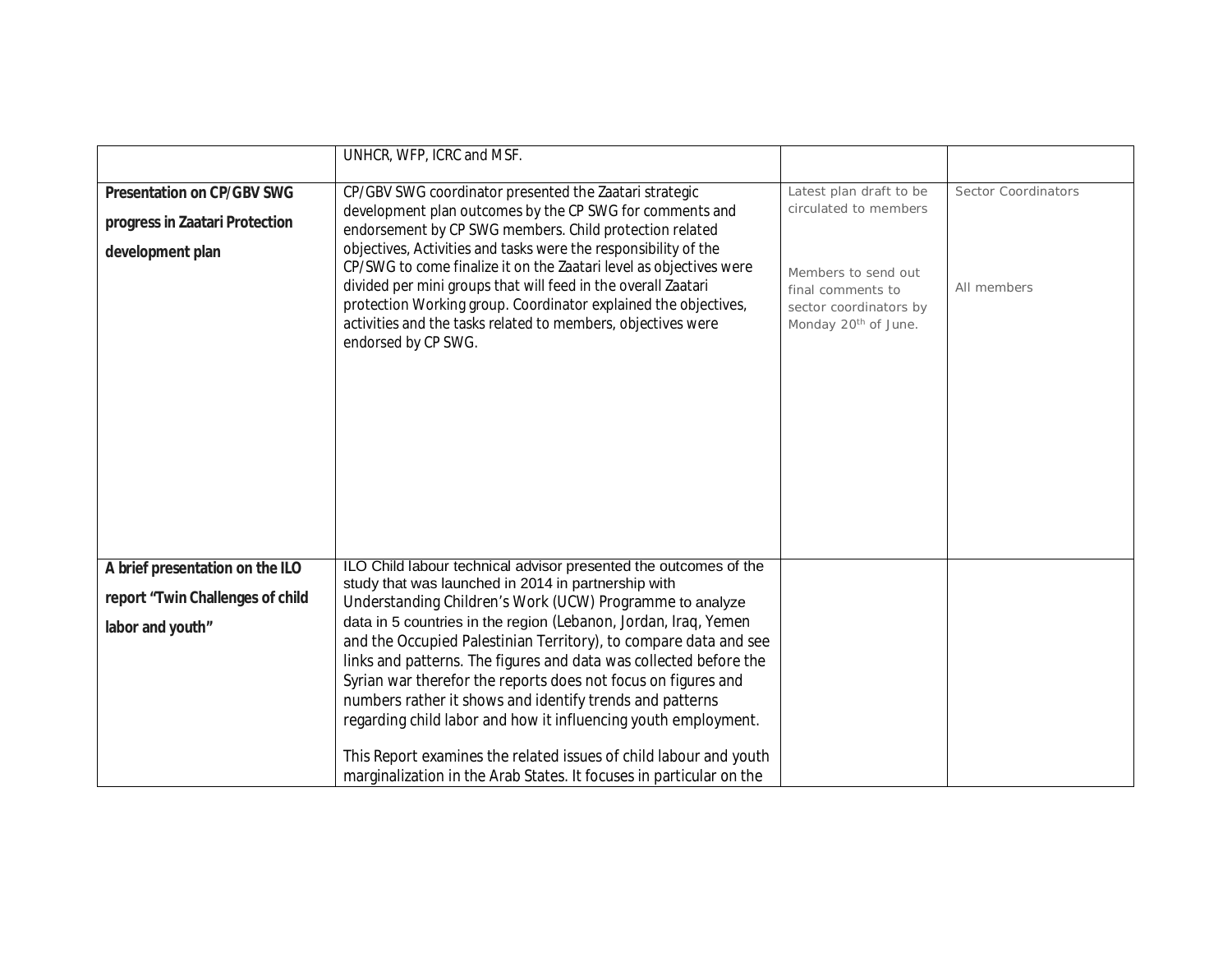|                                 | non-rich countries and territories covered by the ILO Regional         |  |
|---------------------------------|------------------------------------------------------------------------|--|
|                                 | Office for Arab States All are conflict or conflict-affected societies |  |
|                                 | where concerns relating to the well-being of child and youth are       |  |
|                                 | acute and where better information to inform policy is needed.         |  |
|                                 | All are also societies that have been affected directly and            |  |
|                                 | indirectly by the popular movements known collectively as the          |  |
|                                 | Arab uprisings, and by the calls for social justice and decent work    |  |
|                                 | that are at the roots of these movements. The situation of             |  |
|                                 | children and youth in Syria since the outbreak of the war is           |  |
|                                 | beyond the scope of the current Report. Clearly, however, the          |  |
|                                 | massive disruptions and dislocations associated with the on-           |  |
|                                 | going political violence in the country have had a devastating         |  |
|                                 | impact on the country's children and youth, and measures to            |  |
|                                 | mitigate this impact are urgently needed.                              |  |
|                                 |                                                                        |  |
|                                 | The most important step to way forward in Jordan - to connect the      |  |
|                                 | trends youth employment, education and child labor as they             |  |
|                                 | interlinked to address the issue in a holistic manner. Twin challenges |  |
|                                 | of child Report recommendations have been briefed and explained        |  |
|                                 | to CP SWG members that can be feed into the child labour TF            |  |
|                                 | current work plan execution.                                           |  |
| Updates on the child labor task | Following establishing a Child Labour Task Force last March, ILO       |  |
| force                           | child labour technical Advisor and chair of the TF presented the       |  |
|                                 | newly developed ToRs and the work plan.                                |  |
|                                 | The ToRs was explained by scope, tasks, leadership structure and       |  |
|                                 | members ship. The work plan consisted of 4 outputs and set of          |  |
|                                 | related tasks to each one of those outputs and its led by the          |  |
|                                 | organizations that are members in CLTF, CLTF will be report to the     |  |
|                                 | CP SWG                                                                 |  |
|                                 |                                                                        |  |
|                                 | Child labour task force is aiming to highlight key challenges related  |  |
|                                 | and existing mechanisms at national level to respond to the            |  |
|                                 |                                                                        |  |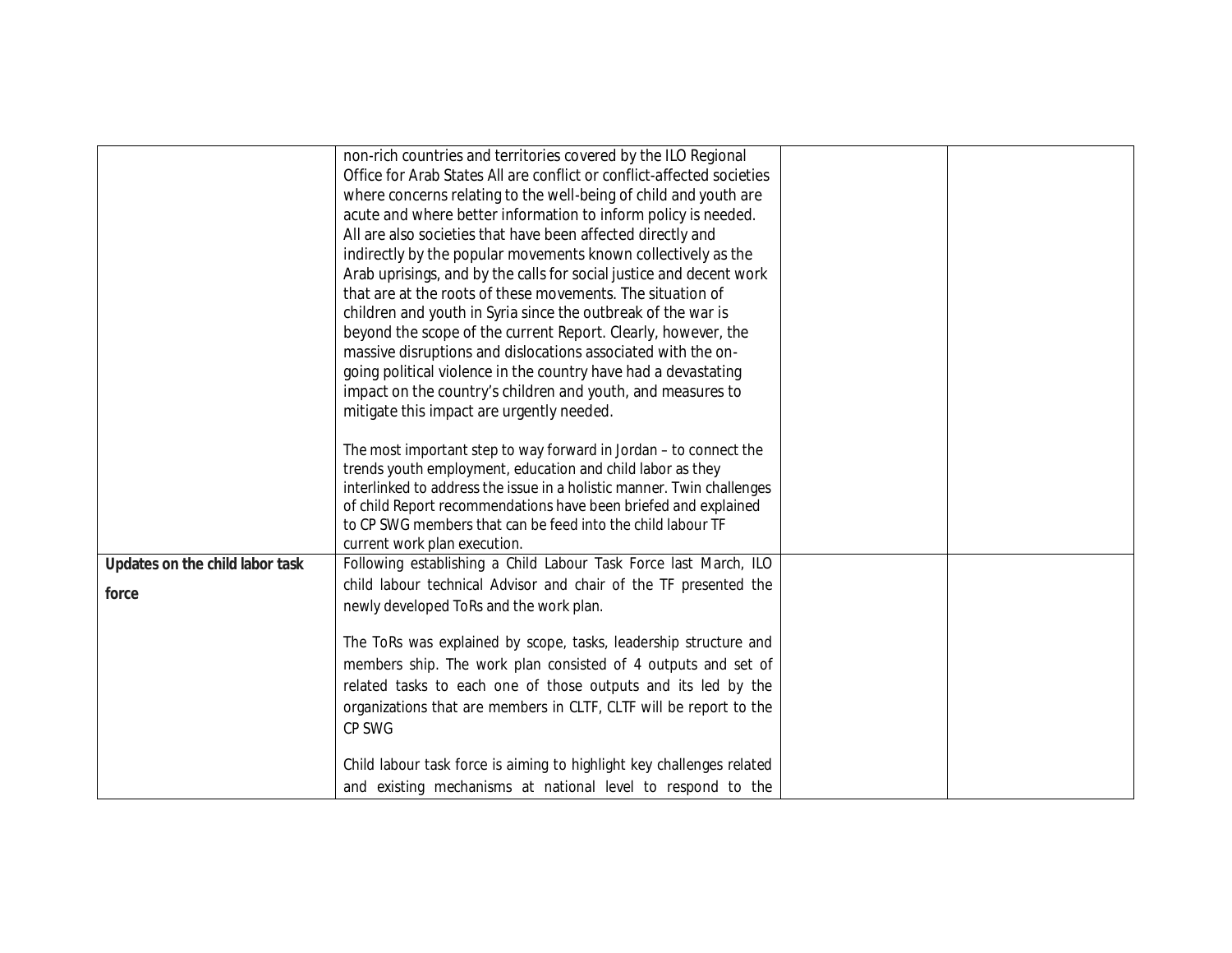|                                     | phenomena and provide technical support for actors in the field<br>linking initiatives of the Ministry of Labour and the humanitarian            |  |
|-------------------------------------|--------------------------------------------------------------------------------------------------------------------------------------------------|--|
|                                     | agencies providing services to refugees.                                                                                                         |  |
| Endorsing the child labor taskforce | Endorsement - Following the presentation and the distribution of                                                                                 |  |
| ToRs and key assignments, and the   | the CLTF ToRs, members and the chairs of the CPSWG suggested to<br>keep the TORs simple and in line with the work plan of the child              |  |
| election of the co-chair            | labour task force which was also shared with the TORs. As of now                                                                                 |  |
|                                     | the TORs are too broad. Workplan tasks should be the TORs of the                                                                                 |  |
|                                     | child labour task force. Following four task were endorsed by the<br>members;                                                                    |  |
|                                     | 1). Updating and contextualizing the child labour related minimum<br>standard from the child protection minimum standards                        |  |
|                                     | 2). Reviewing and updating child labor related messages. The<br>exercise will look at the already available material and suggest<br>improvements |  |
|                                     | 3). Reviewing the referral pathways for the child labour related<br>cases.                                                                       |  |
|                                     | 4). Documenting good practices in the area of child labour                                                                                       |  |
|                                     | Co-chair elections: CARE and save the children (SC) gave a brief                                                                                 |  |
|                                     | presentation about their expected role and what value they will add                                                                              |  |
|                                     | to the CLTF and its upcoming workplan agenda.                                                                                                    |  |
|                                     | Members voted for save the children to be the co-chair of the CLTF                                                                               |  |
|                                     | with ILO. The formation of the child labour task force has been fully                                                                            |  |
|                                     | endorses from the date of this meeting. The task force will have four                                                                            |  |
|                                     | months to deliver on the four key tasks. After that the mandate of                                                                               |  |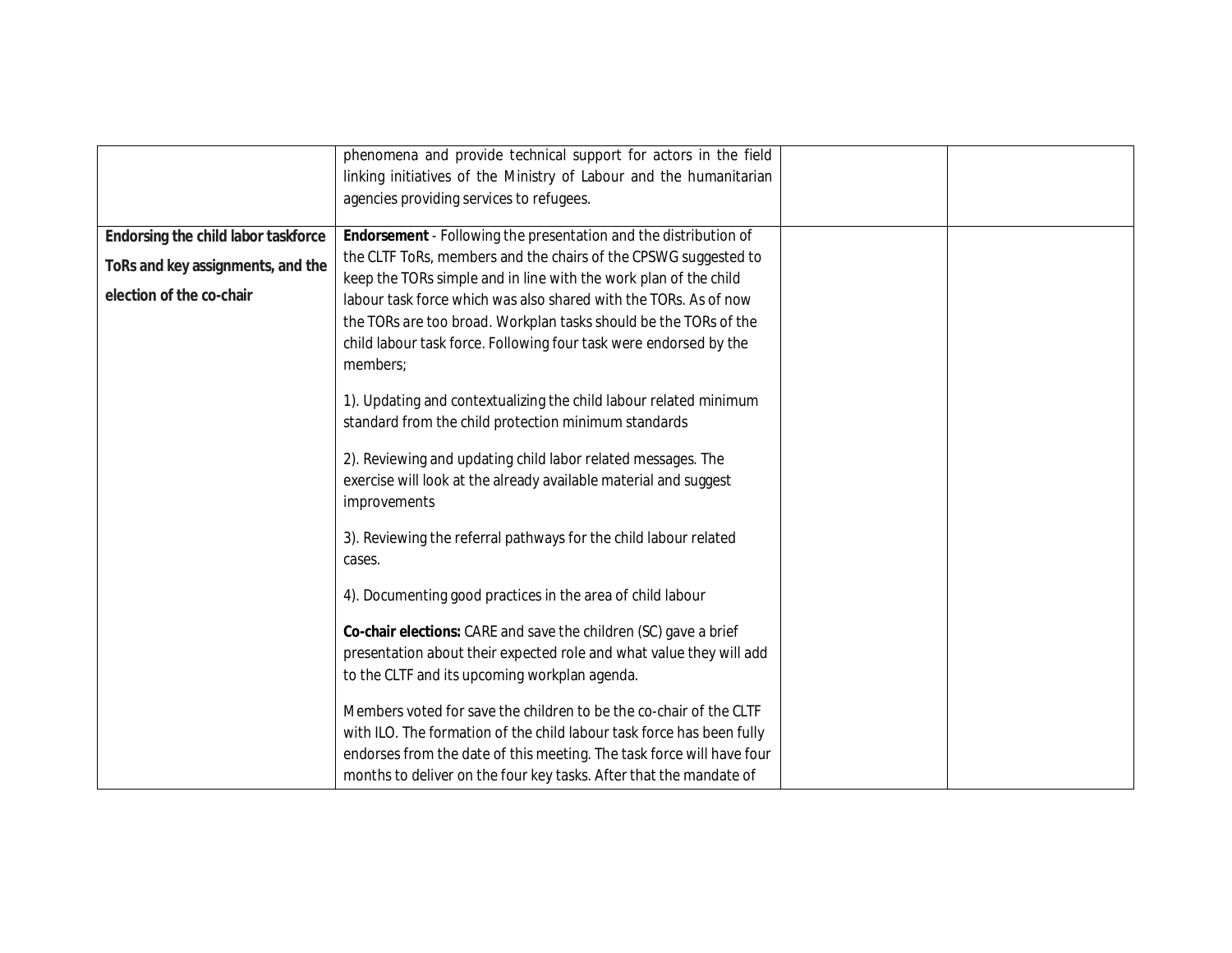| Presenting the good practice<br>mapping matrix | the task force will be reviewed again and of need be, it will be<br>extended and an additional period as discussed and approved by<br>members of the working group.<br>Child Labour Task Force is taking the initiative to document good<br>practices in addressing child labour in Jordan. This is for the<br>purpose of identifying and analysing what has worked best for<br>Jordan and accordingly what models of intervention can be<br>proposed for replication, CLTF chair presented the matrix to<br>members and explained the purpose of each field.<br>Matrix will be shared with CP SWG members to fill in the matrix<br>and send it back to Insaf Nizam (nizam@ilo.org) and Simon<br>Suweis (simon.suweis@avsi.org) | Matrix to be shared<br>with CP SWG<br>Members to fill the<br>matrix and send their<br>input by 30 <sup>th</sup> of June<br>COB |  |
|------------------------------------------------|---------------------------------------------------------------------------------------------------------------------------------------------------------------------------------------------------------------------------------------------------------------------------------------------------------------------------------------------------------------------------------------------------------------------------------------------------------------------------------------------------------------------------------------------------------------------------------------------------------------------------------------------------------------------------------------------------------------------------------|--------------------------------------------------------------------------------------------------------------------------------|--|
| Briefing on the IA child labor<br>expert       | A child labour consultant recruited to support interagency, inter-<br>sectoral response to refugee child labour in the Syria operations as<br>part of joint initiative of UNHCR, ILO and UNICEF regional offices.<br>The consultant will be available to support the child protection,<br>education and livelihoods/cash assistance sectors at the country<br>level to further refine strategies and initiatives to prevent and<br>respond to child labour in the Syria refugee response, and is also<br>available to provide technical support. This consultancy aims to<br>build upon and support the ongoing work at the country level. As<br>such, the first task for this consultancy will be to undertake a               | ToRs of the child labour<br>expert assignment to be<br>circulated with<br>members                                              |  |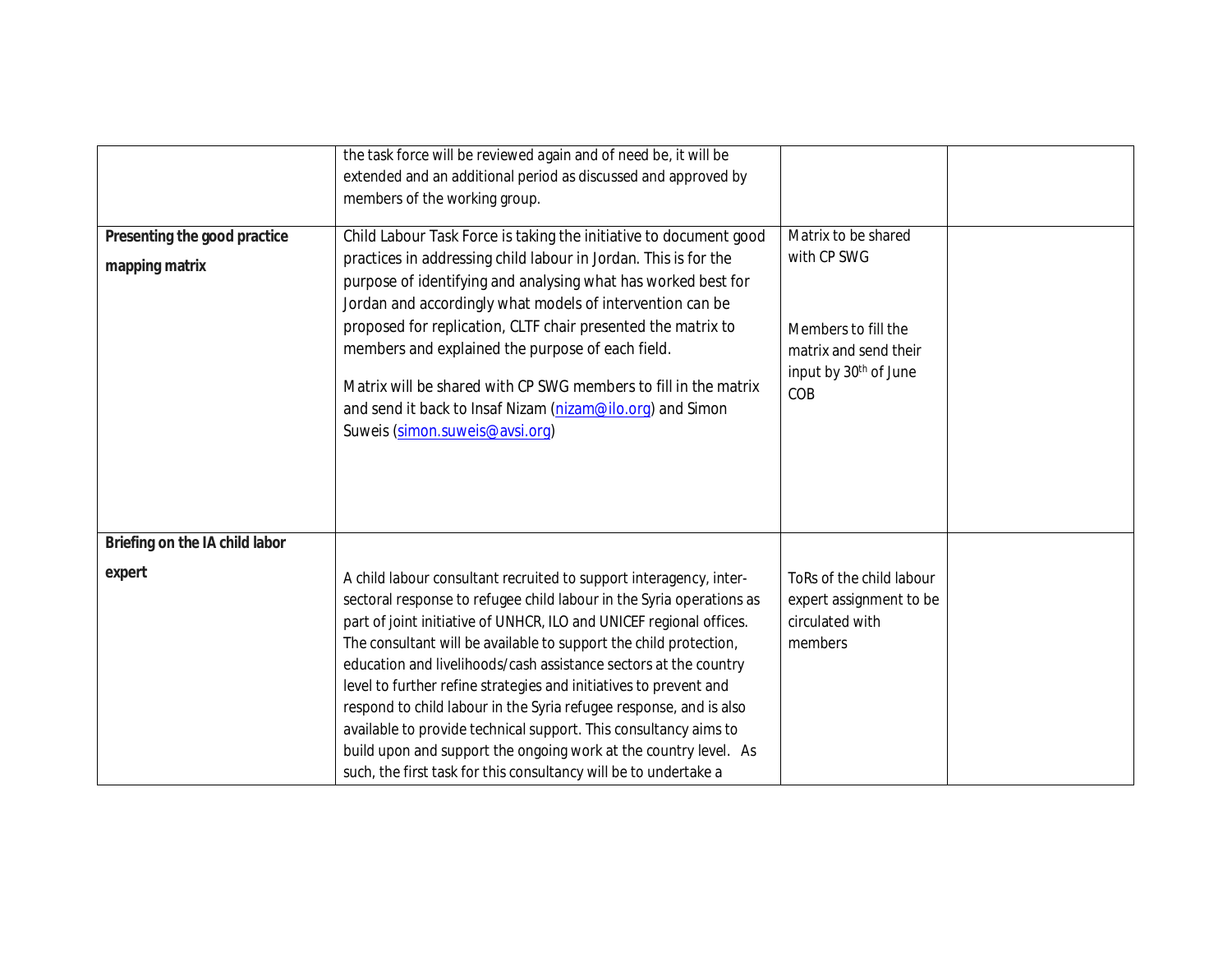|                                  | stocktaking of the existing initiatives, good practices and gaps<br>related to child labour and then to develop a corresponding work-<br>plan for the consultancy. Phase 1 will focus on Understanding the<br>existing approach and initiatives on child labour at the country level,<br>Identifying good and promising practices and tools on child labour<br>within the Syria refugee response and Identify country specific key<br>gaps and needs for support on prevention and response to child<br>labour among refugees.                                                                                                                                                                                                                                                                                                                                                                                  |  |
|----------------------------------|-----------------------------------------------------------------------------------------------------------------------------------------------------------------------------------------------------------------------------------------------------------------------------------------------------------------------------------------------------------------------------------------------------------------------------------------------------------------------------------------------------------------------------------------------------------------------------------------------------------------------------------------------------------------------------------------------------------------------------------------------------------------------------------------------------------------------------------------------------------------------------------------------------------------|--|
| Save the children International: |                                                                                                                                                                                                                                                                                                                                                                                                                                                                                                                                                                                                                                                                                                                                                                                                                                                                                                                 |  |
| Child labor project              | Save the Children (SC) presented to members a new project that<br>aims at improving the psychosocial wellbeing of the most<br>vulnerable who are engaged in labor, homebound, and out of<br>school. The approach adopted will be through mobile Child<br>Friendly Centers (CFCs). The mobile CFCs will provide<br>psychosocial support, child protection and informal education<br>activities, through a 20 session package. SC will reach parents<br>and caregivers as well as employers and sensitize them on child<br>rights (including the right to education), child protection issues,<br>as well as on international and Jordanian labor laws. The areas of<br>intervention are:<br>Amman<br>Zarqa<br>Balqa<br>Karak<br>For more information on this project and case referrals, you can<br>contact Sana Alhyari (sana.alhyari@savethechildren.org) and<br>Rawan Eideh (Rawan.eideh@savethechildren.org) |  |